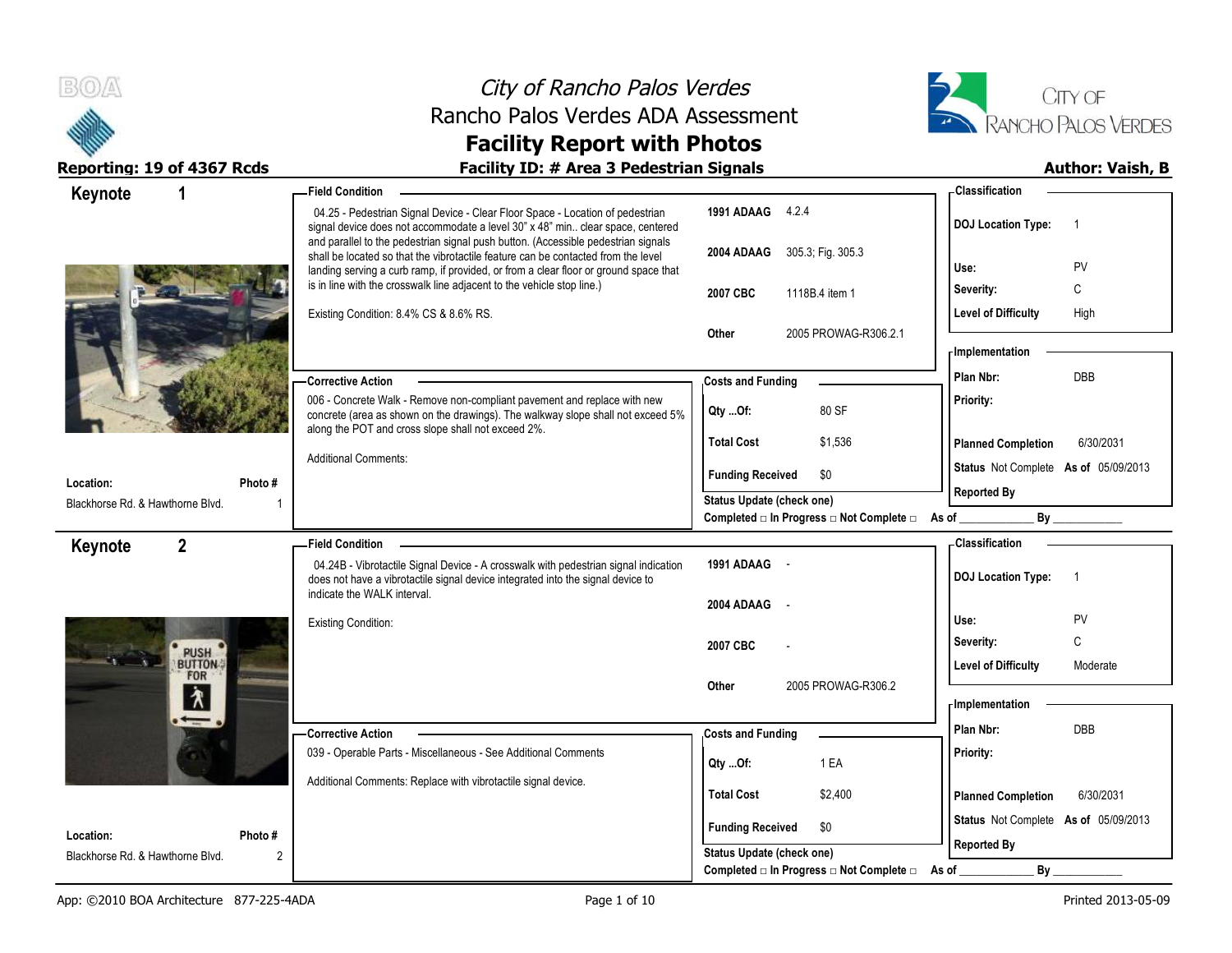



| $\mathbf{3}$<br>Keynote                            |                | - Field Condition                                                                                                                                       |                                                                                      | - Classification                                           |
|----------------------------------------------------|----------------|---------------------------------------------------------------------------------------------------------------------------------------------------------|--------------------------------------------------------------------------------------|------------------------------------------------------------|
|                                                    |                | 04.24A - Audible Signal Device - A crosswalk with pedestrian signal indication<br>does not have an audible signal device to indicate the WALK interval. | 1991 ADAAG -                                                                         | <b>DOJ Location Type:</b><br>$\overline{1}$                |
|                                                    |                | <b>Existing Condition:</b>                                                                                                                              | 2004 ADAAG<br>$\sim$ $-$                                                             | PV<br>Use:                                                 |
|                                                    |                |                                                                                                                                                         | 2007 CBC                                                                             | Severity:<br>Α                                             |
| PUSH<br>BUTTON                                     |                |                                                                                                                                                         |                                                                                      | <b>Level of Difficulty</b><br>Moderate                     |
| $\frac{1}{\lambda}$                                |                |                                                                                                                                                         | 2005 PROWAG-R306.2<br>Other                                                          | - Implementation                                           |
| $\overline{\phantom{0}}$                           |                | -Corrective Action                                                                                                                                      | <b>Costs and Funding</b>                                                             | DBB<br>Plan Nbr:                                           |
|                                                    |                | 039 - Operable Parts - Miscellaneous - See Additional Comments                                                                                          | 1 EA<br>Qty Of:                                                                      | Priority:                                                  |
|                                                    |                | Additional Comments: Provide audible signal device.                                                                                                     |                                                                                      |                                                            |
|                                                    |                |                                                                                                                                                         | <b>Total Cost</b><br>\$2,400                                                         | <b>Planned Completion</b><br>6/30/2026                     |
| Location:                                          | Photo#         |                                                                                                                                                         | <b>Funding Received</b><br>\$0                                                       | Status Not Complete As of 05/09/2013<br><b>Reported By</b> |
| Blackhorse Rd. & Hawthorne Blvd.                   | $\overline{2}$ |                                                                                                                                                         | <b>Status Update (check one)</b><br>Completed □ In Progress □ Not Complete □ As of _ | By                                                         |
| 4<br>Keynote                                       |                | <b>Field Condition</b>                                                                                                                                  |                                                                                      | - Classification                                           |
|                                                    |                | 04.32C - Push Button Size - The pedestrian signal push button is not a min 2"<br>across in one dimension.                                               | 1991 ADAAG -                                                                         | <b>DOJ Location Type:</b><br>$\overline{1}$                |
|                                                    |                |                                                                                                                                                         | 2004 ADAAG<br>$\sim$ $\sim$                                                          |                                                            |
|                                                    |                | Existing Condition: 1/2" diameter.                                                                                                                      |                                                                                      |                                                            |
|                                                    |                |                                                                                                                                                         |                                                                                      | Use:<br>PV<br>$\mathsf{C}$                                 |
|                                                    |                |                                                                                                                                                         | 2007 CBC                                                                             | Severity:<br><b>Level of Difficulty</b><br>Moderate        |
| PUSH<br>BUTTON                                     |                |                                                                                                                                                         | 2005 PROWAG-R306.3.3<br>Other                                                        |                                                            |
| $\overline{\lambda}$<br>$\overline{\phantom{0}}$ . |                |                                                                                                                                                         |                                                                                      | <b>Implementation</b>                                      |
|                                                    |                | -Corrective Action                                                                                                                                      | <b>Costs and Funding</b>                                                             | Plan Nbr:<br><b>DBB</b>                                    |
|                                                    |                | 039 - Operable Parts - Miscellaneous - See Additional Comments                                                                                          | 1 EA<br>Qty Of:                                                                      | Priority:                                                  |
|                                                    |                | Additional Comments: See Keynote 2 for corrective action.                                                                                               | <b>Total Cost</b><br>\$0                                                             | <b>Planned Completion</b><br>6/30/2031                     |
| Location:                                          | Photo #        |                                                                                                                                                         | <b>Funding Received</b><br>\$0                                                       | Status Not Complete As of 05/09/2013                       |
| Blackhorse Rd. & Hawthorne Blvd.                   | $\overline{2}$ |                                                                                                                                                         | Status Update (check one)<br>Completed □ In Progress □ Not Complete □                | <b>Reported By</b><br>By<br>As of                          |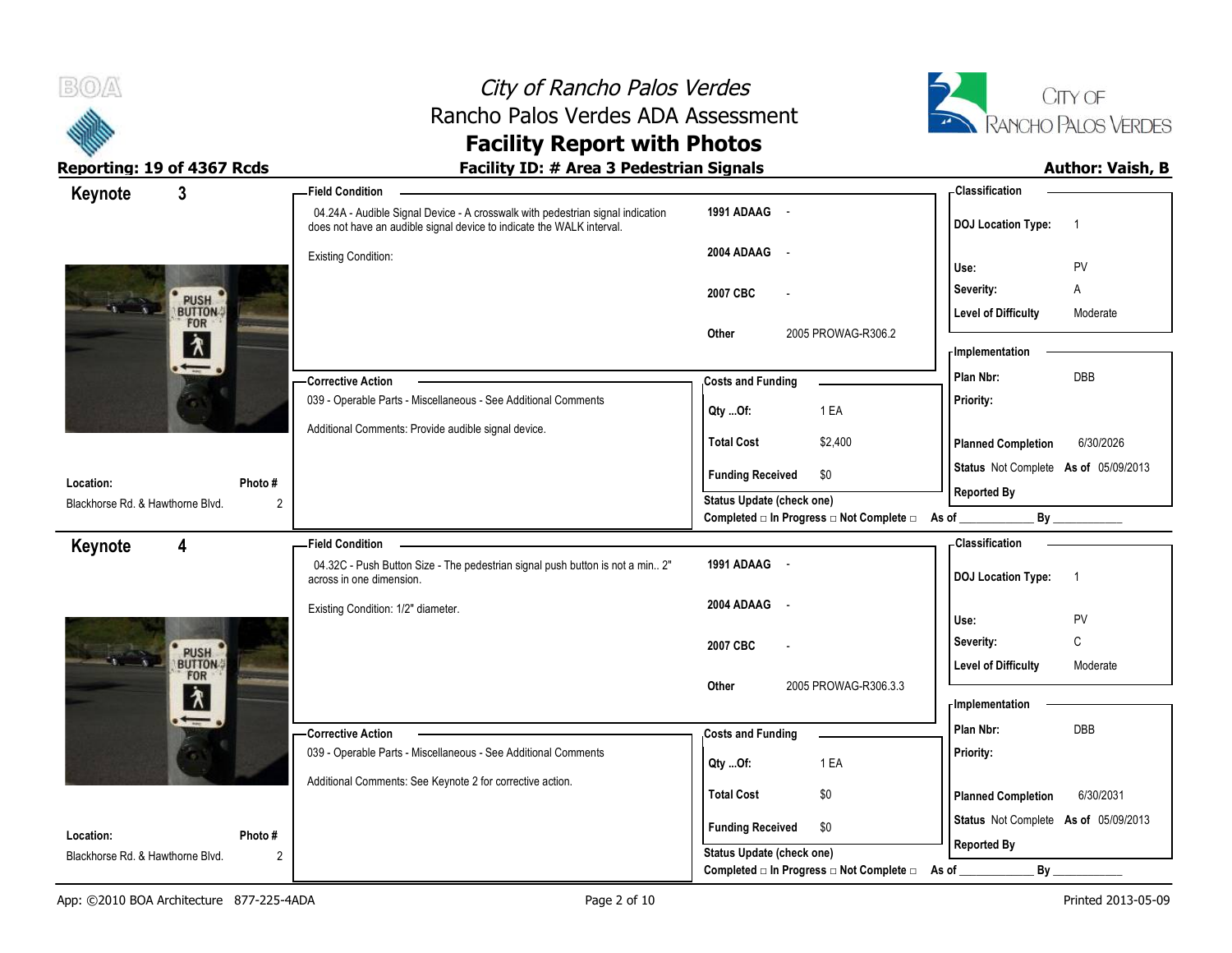



| 5<br>Keynote                                  | <b>Field Condition</b>                                                                                                                                                                                                                                         |                                                                                    | - Classification                            |
|-----------------------------------------------|----------------------------------------------------------------------------------------------------------------------------------------------------------------------------------------------------------------------------------------------------------------|------------------------------------------------------------------------------------|---------------------------------------------|
|                                               | 04.25 - Pedestrian Signal Device - Clear Floor Space - Location of pedestrian<br>signal device does not accommodate a level 30" x 48" min clear space, centered                                                                                                | 1991 ADAAG 4.2.4                                                                   | <b>DOJ</b> Location Type:<br>- 1            |
|                                               | and parallel to the pedestrian signal push button. (Accessible pedestrian signals<br>shall be located so that the vibrotactile feature can be contacted from the level<br>landing serving a curb ramp, if provided, or from a clear floor or ground space that | 2004 ADAAG 305.3; Fig. 305.3                                                       | PV<br>Use:                                  |
|                                               | is in line with the crosswalk line adjacent to the vehicle stop line.)<br>Existing Condition: 4.3% & 5.6% CS & 12.1% & 13.1% RS                                                                                                                                | 1118B.4 item 1<br>2007 CBC                                                         | Severity:<br>C                              |
|                                               |                                                                                                                                                                                                                                                                |                                                                                    | <b>Level of Difficulty</b><br>High          |
|                                               |                                                                                                                                                                                                                                                                | Other<br>2005 PROWAG-R306.2.1                                                      |                                             |
|                                               |                                                                                                                                                                                                                                                                |                                                                                    | - Implementation                            |
|                                               | <b>Corrective Action</b>                                                                                                                                                                                                                                       | <b>Costs and Funding</b>                                                           | DBB<br>Plan Nbr:                            |
|                                               | 008 - Concrete Landing - Remove non-compliant pavement and replace with new<br>concrete. The landing slope shall not exceed 2% in any direction.                                                                                                               | 24 SF<br>Qty Of:                                                                   | Priority:                                   |
|                                               | Additional Comments: Relocate curb ramp.                                                                                                                                                                                                                       | <b>Total Cost</b><br>\$4,061                                                       | <b>Planned Completion</b><br>6/30/2031      |
|                                               |                                                                                                                                                                                                                                                                | <b>Funding Received</b><br>\$0                                                     | Status Not Complete As of 05/09/2013        |
| Location:<br>Blackhorse Rd. & Hawthorne Blvd. | Photo #<br>5                                                                                                                                                                                                                                                   | <b>Status Update (check one)</b>                                                   | <b>Reported By</b>                          |
|                                               |                                                                                                                                                                                                                                                                | Completed □ In Progress □ Not Complete □ As of _________                           | By                                          |
| 6<br>Keynote                                  | - Field Condition                                                                                                                                                                                                                                              |                                                                                    | - Classification                            |
|                                               | 04.32C - Push Button Size - The pedestrian signal push button is not a min 2"<br>across in one dimension.                                                                                                                                                      | 1991 ADAAG -                                                                       | <b>DOJ Location Type:</b><br>$\overline{1}$ |
|                                               | Existing Condition: 1/2" diameter.                                                                                                                                                                                                                             | 2004 ADAAG                                                                         |                                             |
|                                               |                                                                                                                                                                                                                                                                |                                                                                    |                                             |
|                                               |                                                                                                                                                                                                                                                                |                                                                                    | Use:<br>PV                                  |
|                                               |                                                                                                                                                                                                                                                                | 2007 CBC                                                                           | $\mathsf C$<br>Severity:                    |
|                                               |                                                                                                                                                                                                                                                                | 2005 PROWAG-R306.3.3<br>Other                                                      | Level of Difficulty<br>Moderate             |
|                                               |                                                                                                                                                                                                                                                                |                                                                                    | - Implementation                            |
|                                               | -Corrective Action                                                                                                                                                                                                                                             | <b>Costs and Funding</b>                                                           | Plan Nbr:<br>DBB                            |
|                                               | 039 - Operable Parts - Miscellaneous - See Additional Comments                                                                                                                                                                                                 |                                                                                    | Priority:                                   |
|                                               | Additional Comments: See Keynote 7 for corrective action.                                                                                                                                                                                                      | 1 EA<br>$Qty$ Of:                                                                  |                                             |
|                                               |                                                                                                                                                                                                                                                                | <b>Total Cost</b><br>\$0                                                           | 6/30/2031<br><b>Planned Completion</b>      |
| Location:                                     | Photo#                                                                                                                                                                                                                                                         | <b>Funding Received</b><br>\$0                                                     | Status Not Complete As of 05/09/2013        |
| Blackhorse Rd. & Hawthorne Blvd.              | 6                                                                                                                                                                                                                                                              | <b>Status Update (check one)</b><br>Completed □ In Progress □ Not Complete □ As of | <b>Reported By</b><br>By                    |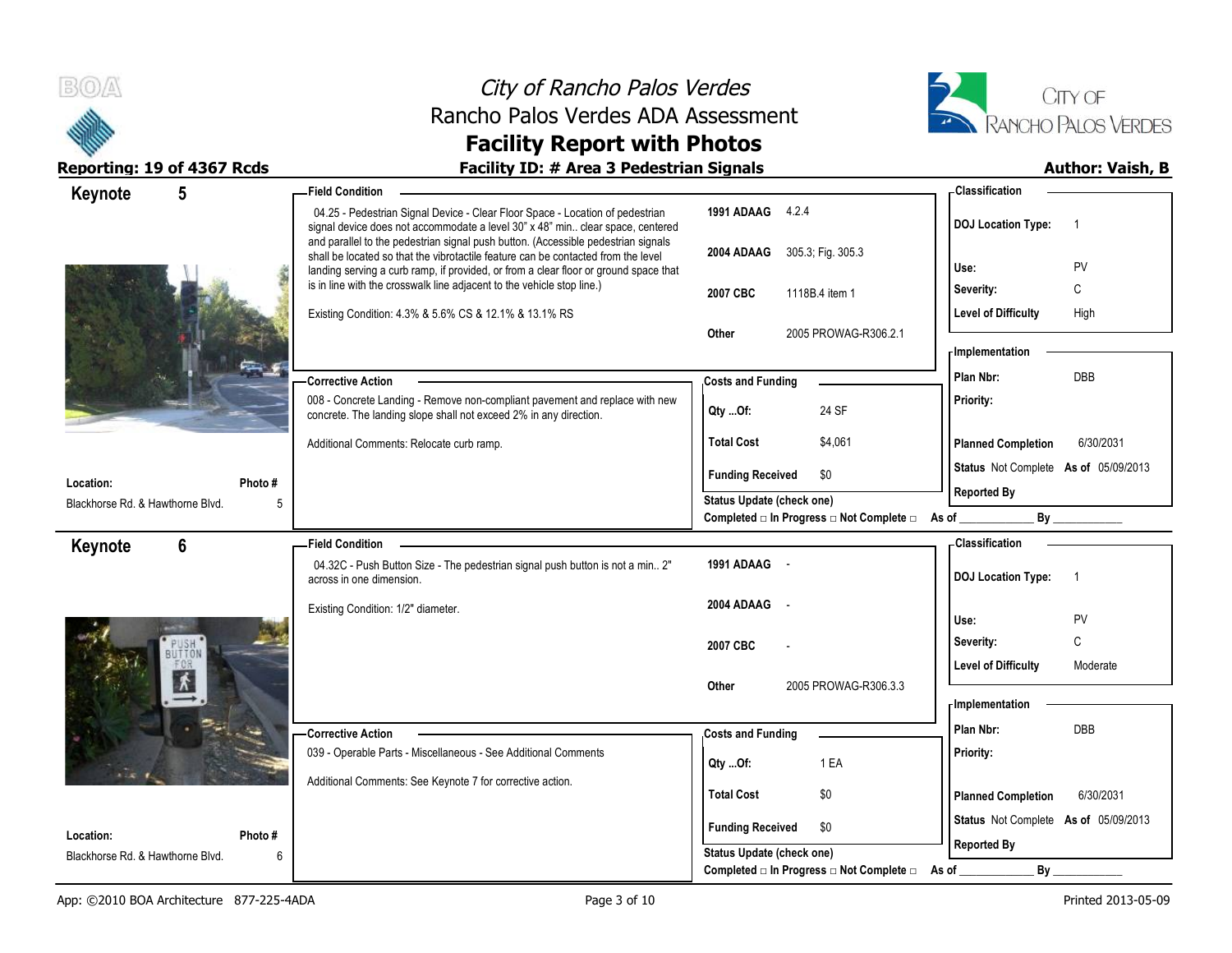



## Reporting: 19 of 4367 Rcds **Facility ID: # Area 3 Pedestrian Signals Facility ID: # Area 3 Pedestrian Signals Author: Vaish, B**

| Keynote                                       | 7              | <b>Field Condition</b>                                                                                                                                                                                |                                                             | <b>Classification</b>                       |
|-----------------------------------------------|----------------|-------------------------------------------------------------------------------------------------------------------------------------------------------------------------------------------------------|-------------------------------------------------------------|---------------------------------------------|
|                                               |                | 04.24B - Vibrotactile Signal Device - A crosswalk with pedestrian signal indication<br>does not have a vibrotactile signal device integrated into the signal device to<br>indicate the WALK interval. | 1991 ADAAG -                                                | <b>DOJ</b> Location Type:<br>$\overline{1}$ |
|                                               |                |                                                                                                                                                                                                       | 2004 ADAAG -                                                |                                             |
|                                               |                | <b>Existing Condition:</b>                                                                                                                                                                            |                                                             | Use:<br>PV                                  |
|                                               |                |                                                                                                                                                                                                       | 2007 CBC                                                    | C<br>Severity:                              |
|                                               |                |                                                                                                                                                                                                       | 2005 PROWAG-R306.2                                          | <b>Level of Difficulty</b><br>Moderate      |
|                                               |                |                                                                                                                                                                                                       | Other                                                       | - Implementation                            |
|                                               |                | <b>Corrective Action</b>                                                                                                                                                                              | <b>Costs and Funding</b>                                    | DBB<br>Plan Nbr:                            |
|                                               |                | 039 - Operable Parts - Miscellaneous - See Additional Comments                                                                                                                                        | 2 EA<br>Qty Of:                                             | Priority:                                   |
|                                               |                | Additional Comments: Replace vibrotactile signal device. Locate vibrotactile                                                                                                                          |                                                             |                                             |
|                                               |                | devices a minimum of 10' apart.                                                                                                                                                                       | <b>Total Cost</b><br>\$4,800                                | 6/30/2031<br><b>Planned Completion</b>      |
| Location:                                     | Photo #        |                                                                                                                                                                                                       | <b>Funding Received</b><br>\$0                              | Status Not Complete As of 05/09/2013        |
| Blackhorse Rd. & Hawthorne Blvd.              | $\overline{7}$ |                                                                                                                                                                                                       | Status Update (check one)                                   | <b>Reported By</b>                          |
|                                               |                |                                                                                                                                                                                                       | Completed □ In Progress □ Not Complete □ As of _            | By                                          |
| Keynote                                       | 8              | <b>Field Condition</b>                                                                                                                                                                                |                                                             | - Classification                            |
|                                               |                | 04.24A - Audible Signal Device - A crosswalk with pedestrian signal indication<br>does not have an audible signal device to indicate the WALK interval.                                               | 1991 ADAAG -                                                | <b>DOJ</b> Location Type:<br>$\overline{1}$ |
|                                               |                |                                                                                                                                                                                                       |                                                             |                                             |
|                                               |                | <b>Existing Condition:</b>                                                                                                                                                                            | 2004 ADAAG -                                                |                                             |
|                                               |                |                                                                                                                                                                                                       |                                                             | PV<br>Use:                                  |
|                                               |                |                                                                                                                                                                                                       | 2007 CBC                                                    | Severity:<br>Α                              |
|                                               |                |                                                                                                                                                                                                       |                                                             | <b>Level of Difficulty</b><br>Moderate      |
|                                               |                |                                                                                                                                                                                                       | 2005 PROWAG-R306.2<br>Other                                 | - Implementation                            |
|                                               |                |                                                                                                                                                                                                       |                                                             | Plan Nbr:<br><b>DBB</b>                     |
|                                               |                | - Corrective Action<br>039 - Operable Parts - Miscellaneous - See Additional Comments                                                                                                                 | <b>Costs and Funding</b>                                    | Priority:                                   |
|                                               |                |                                                                                                                                                                                                       | 2 EA<br>Qty Of:                                             |                                             |
|                                               |                | Additional Comments: Provide audible signal device.                                                                                                                                                   | <b>Total Cost</b><br>\$4,800                                | 6/30/2026<br><b>Planned Completion</b>      |
|                                               |                |                                                                                                                                                                                                       |                                                             | Status Not Complete As of 05/09/2013        |
| Location:<br>Blackhorse Rd. & Hawthorne Blvd. | Photo#<br>7    |                                                                                                                                                                                                       | <b>Funding Received</b><br>\$0<br>Status Update (check one) | <b>Reported By</b>                          |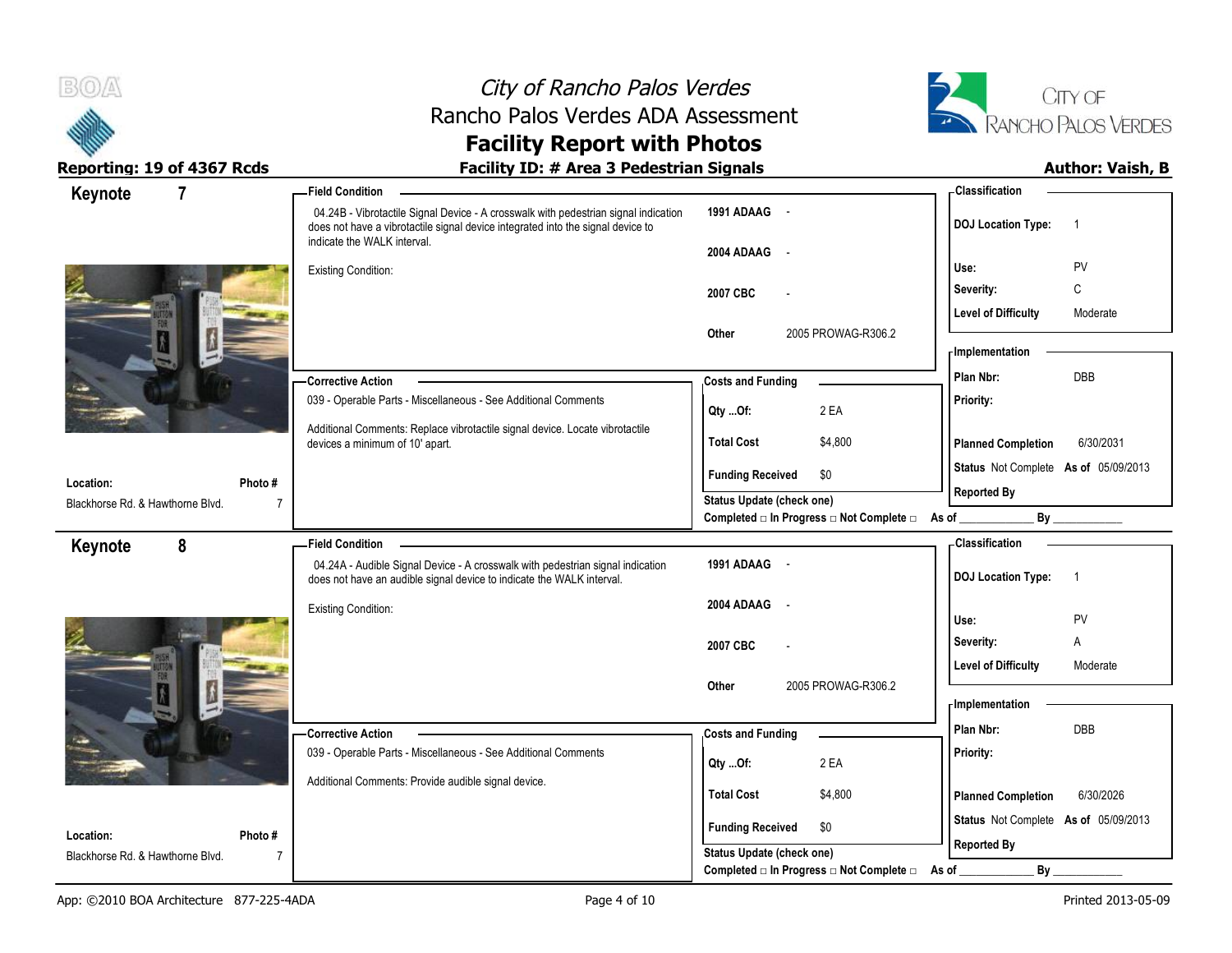



| 9<br>Keynote                          | <b>Field Condition</b>                                                                                                                                                                                                                                                                                                                   |                                                                              | - Classification                            |
|---------------------------------------|------------------------------------------------------------------------------------------------------------------------------------------------------------------------------------------------------------------------------------------------------------------------------------------------------------------------------------------|------------------------------------------------------------------------------|---------------------------------------------|
|                                       | 04.25 - Pedestrian Signal Device - Clear Floor Space - Location of pedestrian<br>signal device does not accommodate a level 30" x 48" min clear space, centered                                                                                                                                                                          | 1991 ADAAG 4.2.4                                                             | <b>DOJ Location Type:</b><br>$\overline{1}$ |
|                                       | and parallel to the pedestrian signal push button. (Accessible pedestrian signals<br>shall be located so that the vibrotactile feature can be contacted from the level<br>landing serving a curb ramp, if provided, or from a clear floor or ground space that<br>is in line with the crosswalk line adjacent to the vehicle stop line.) | 2004 ADAAG 305.3; Fig. 305.3                                                 | PV<br>Use:                                  |
|                                       |                                                                                                                                                                                                                                                                                                                                          | 2007 CBC<br>1118B.4 item 1                                                   | C<br>Severity:                              |
|                                       | Existing Condition: 11.3% RS.                                                                                                                                                                                                                                                                                                            |                                                                              | <b>Level of Difficulty</b><br>Moderate      |
|                                       |                                                                                                                                                                                                                                                                                                                                          | 2005 PROWAG-R306.2.1<br>Other                                                |                                             |
|                                       |                                                                                                                                                                                                                                                                                                                                          |                                                                              | <b>Implementation</b><br>Plan Nbr:<br>DBB   |
|                                       | <b>Corrective Action</b><br>027 - Site Work - Miscellaneous - See Additional Comments                                                                                                                                                                                                                                                    | <b>Costs and Funding</b>                                                     |                                             |
|                                       |                                                                                                                                                                                                                                                                                                                                          | 1 EA<br>Qty Of:                                                              | Priority:                                   |
|                                       | Additional Comments: See Keynote 10 for corrective action.                                                                                                                                                                                                                                                                               | <b>Total Cost</b><br>\$0                                                     | <b>Planned Completion</b><br>6/30/2031      |
|                                       |                                                                                                                                                                                                                                                                                                                                          | <b>Funding Received</b><br>\$0                                               | Status Not Complete As of 05/09/2013        |
| Photo#<br>Location:                   |                                                                                                                                                                                                                                                                                                                                          | Status Update (check one)                                                    | <b>Reported By</b>                          |
| Blackhorse Rd. & Hawthorne Blvd.<br>q |                                                                                                                                                                                                                                                                                                                                          | Completed □ In Progress □ Not Complete □ As of                               | By                                          |
| 10<br>Keynote                         | <b>Field Condition</b>                                                                                                                                                                                                                                                                                                                   |                                                                              | - Classification                            |
|                                       | 04.40 - Other - Curb Ramps and Pedestrian Crossings - See Additional<br>Comments                                                                                                                                                                                                                                                         | 1991 ADAAG -                                                                 | <b>DOJ</b> Location Type:<br>$\overline{1}$ |
|                                       | Existing Condition: Path of travel to the pedestrian signal device is not provided.                                                                                                                                                                                                                                                      | 2004 ADAAG                                                                   | Use:<br>PV                                  |
|                                       |                                                                                                                                                                                                                                                                                                                                          | 2007 CBC                                                                     | B<br>Severity:                              |
|                                       |                                                                                                                                                                                                                                                                                                                                          |                                                                              | <b>Level of Difficulty</b><br>Moderate      |
|                                       |                                                                                                                                                                                                                                                                                                                                          | Other                                                                        | - Implementation                            |
|                                       |                                                                                                                                                                                                                                                                                                                                          |                                                                              |                                             |
|                                       |                                                                                                                                                                                                                                                                                                                                          |                                                                              | Plan Nbr:<br><b>DBB</b>                     |
|                                       | Corrective Action                                                                                                                                                                                                                                                                                                                        | <b>Costs and Funding</b>                                                     |                                             |
|                                       | 039 - Operable Parts - Miscellaneous - See Additional Comments                                                                                                                                                                                                                                                                           | 1 EA<br>Qty Of:                                                              | Priority:                                   |
|                                       | Additional Comments: Recommendation: Remove pedestrian signal device.                                                                                                                                                                                                                                                                    | <b>Total Cost</b><br>\$600                                                   | 6/30/2026<br><b>Planned Completion</b>      |
| Photo#<br>Location:                   |                                                                                                                                                                                                                                                                                                                                          | <b>Funding Received</b><br>\$0                                               | Status Not Complete As of 05/09/2013        |
| Blackhorse Rd. & Hawthorne Blvd.<br>q |                                                                                                                                                                                                                                                                                                                                          | <b>Status Update (check one)</b><br>Completed □ In Progress □ Not Complete □ | <b>Reported By</b><br>$By_$<br>As of        |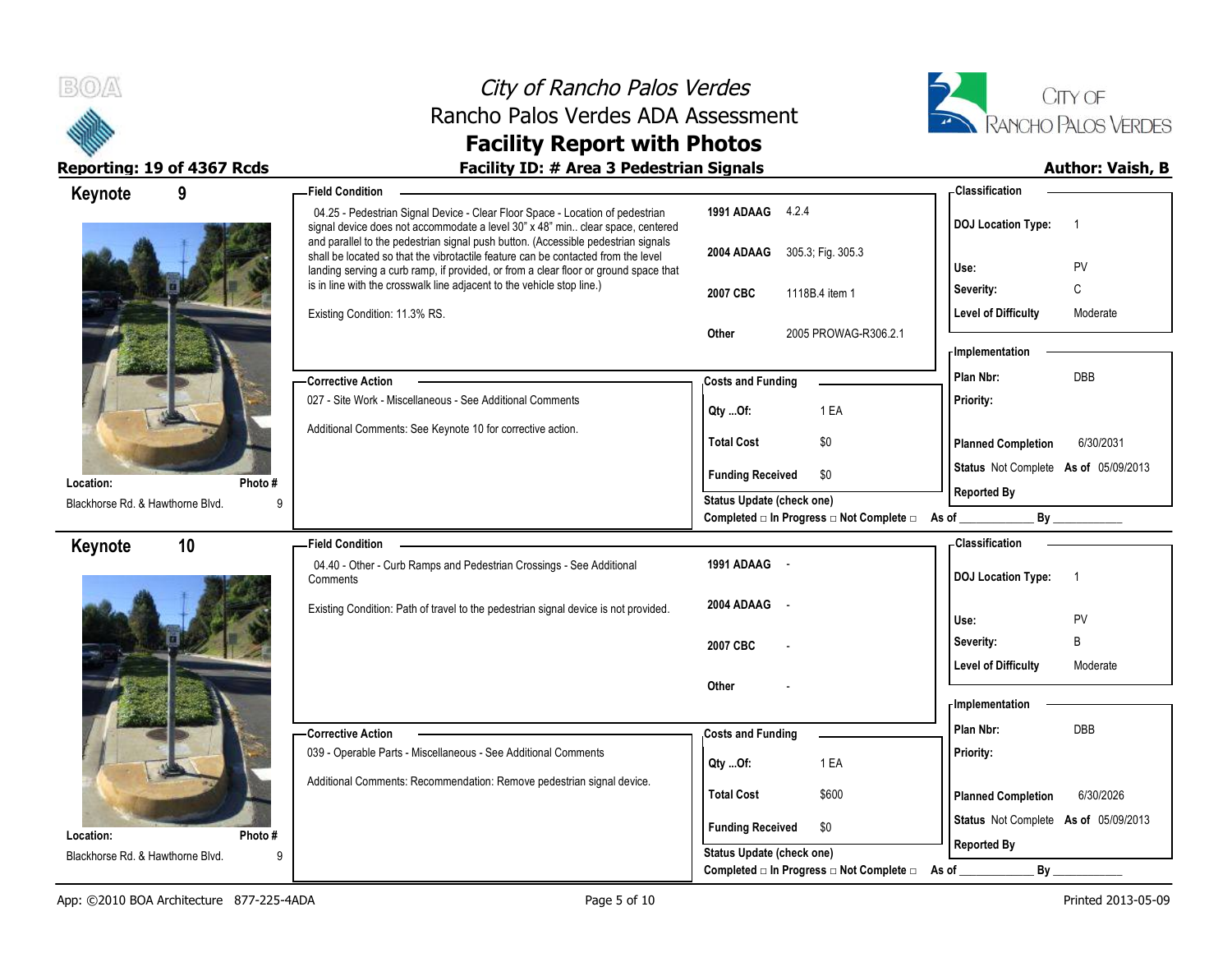

# City of Rancho Palos Verdes Rancho Palos Verdes ADA Assessment



# **Facility Report with Photos** Reporting: 19 of 4367 Rcds **Facility ID: # Area 3 Pedestrian Signals Facility ID: # Area 3 Pedestrian Signals Author: Vaish, B**

| 11<br>Keynote                    | <b>Field Condition</b>     |                                                                                                                                                                                                       |                                  |                                                | - Classification                     |                |
|----------------------------------|----------------------------|-------------------------------------------------------------------------------------------------------------------------------------------------------------------------------------------------------|----------------------------------|------------------------------------------------|--------------------------------------|----------------|
|                                  |                            | 04.24B - Vibrotactile Signal Device - A crosswalk with pedestrian signal indication<br>does not have a vibrotactile signal device integrated into the signal device to<br>indicate the WALK interval. | 1991 ADAAG -                     |                                                | <b>DOJ</b> Location Type:            | $\overline{1}$ |
|                                  |                            |                                                                                                                                                                                                       | 2004 ADAAG<br>$\sim$ $-$         |                                                |                                      |                |
|                                  | <b>Existing Condition:</b> |                                                                                                                                                                                                       |                                  |                                                | Use:                                 | PV             |
| <b>PUSH</b>                      |                            |                                                                                                                                                                                                       | 2007 CBC                         |                                                | Severity:                            | C              |
| <b>FOR</b>                       |                            |                                                                                                                                                                                                       |                                  |                                                | <b>Level of Difficulty</b>           | Moderate       |
| $\Lambda$                        |                            |                                                                                                                                                                                                       | Other                            | 2005 PROWAG-R306.2                             | <b>Implementation</b>                |                |
|                                  |                            |                                                                                                                                                                                                       |                                  |                                                | Plan Nbr:                            | <b>DBB</b>     |
|                                  | -Corrective Action         |                                                                                                                                                                                                       | <b>Costs and Funding</b>         |                                                |                                      |                |
|                                  |                            | 039 - Operable Parts - Miscellaneous - See Additional Comments                                                                                                                                        | Qty Of:                          | 1 EA                                           | Priority:                            |                |
|                                  |                            | Additional Comments: See Keynote 10 for corrective action.                                                                                                                                            | <b>Total Cost</b>                | \$0                                            | <b>Planned Completion</b>            | 6/30/2031      |
| Location:                        | Photo#                     |                                                                                                                                                                                                       | <b>Funding Received</b>          | \$0                                            | Status Not Complete As of 05/09/2013 |                |
| Blackhorse Rd. & Hawthorne Blvd. | 11                         |                                                                                                                                                                                                       | <b>Status Update (check one)</b> |                                                | <b>Reported By</b>                   |                |
|                                  |                            |                                                                                                                                                                                                       |                                  | Completed □ In Progress □ Not Complete □ As of |                                      |                |
| 12<br>Keynote                    | <b>Field Condition</b>     |                                                                                                                                                                                                       |                                  |                                                | - Classification                     |                |
|                                  |                            | 04.24A - Audible Signal Device - A crosswalk with pedestrian signal indication<br>does not have an audible signal device to indicate the WALK interval.                                               | 1991 ADAAG -                     |                                                | <b>DOJ</b> Location Type:            | $\overline{1}$ |
|                                  | <b>Existing Condition:</b> |                                                                                                                                                                                                       | 2004 ADAAG<br>$\sim$             |                                                |                                      |                |
|                                  |                            |                                                                                                                                                                                                       |                                  |                                                | Use:                                 | PV             |
| <b>PUSH</b><br>BUTTON            |                            |                                                                                                                                                                                                       | 2007 CBC                         |                                                | Severity:                            | Α              |
| <b>FOR</b>                       |                            |                                                                                                                                                                                                       |                                  |                                                | <b>Level of Difficulty</b>           | Moderate       |
| $\Lambda$                        |                            |                                                                                                                                                                                                       | Other                            | 2005 PROWAG-R306.2                             |                                      |                |
|                                  |                            |                                                                                                                                                                                                       |                                  |                                                | - Implementation                     |                |
|                                  | -Corrective Action         |                                                                                                                                                                                                       | <b>Costs and Funding</b>         |                                                | Plan Nbr:                            | DBB            |
|                                  |                            | 039 - Operable Parts - Miscellaneous - See Additional Comments                                                                                                                                        | Qty Of:                          | 1 EA                                           | Priority:                            |                |
|                                  |                            | Additional Comments: See Keynote 10 for corrective action.                                                                                                                                            | <b>Total Cost</b>                |                                                |                                      |                |
|                                  |                            |                                                                                                                                                                                                       |                                  | \$0                                            | <b>Planned Completion</b>            | 6/30/2026      |
| Location:                        | Photo#                     |                                                                                                                                                                                                       | <b>Funding Received</b>          | \$0                                            | Status Not Complete As of 05/09/2013 |                |
| Blackhorse Rd. & Hawthorne Blvd. | 11                         |                                                                                                                                                                                                       | <b>Status Update (check one)</b> |                                                | <b>Reported By</b>                   |                |
|                                  |                            |                                                                                                                                                                                                       |                                  | Completed □ In Progress □ Not Complete □       | By<br>As of                          |                |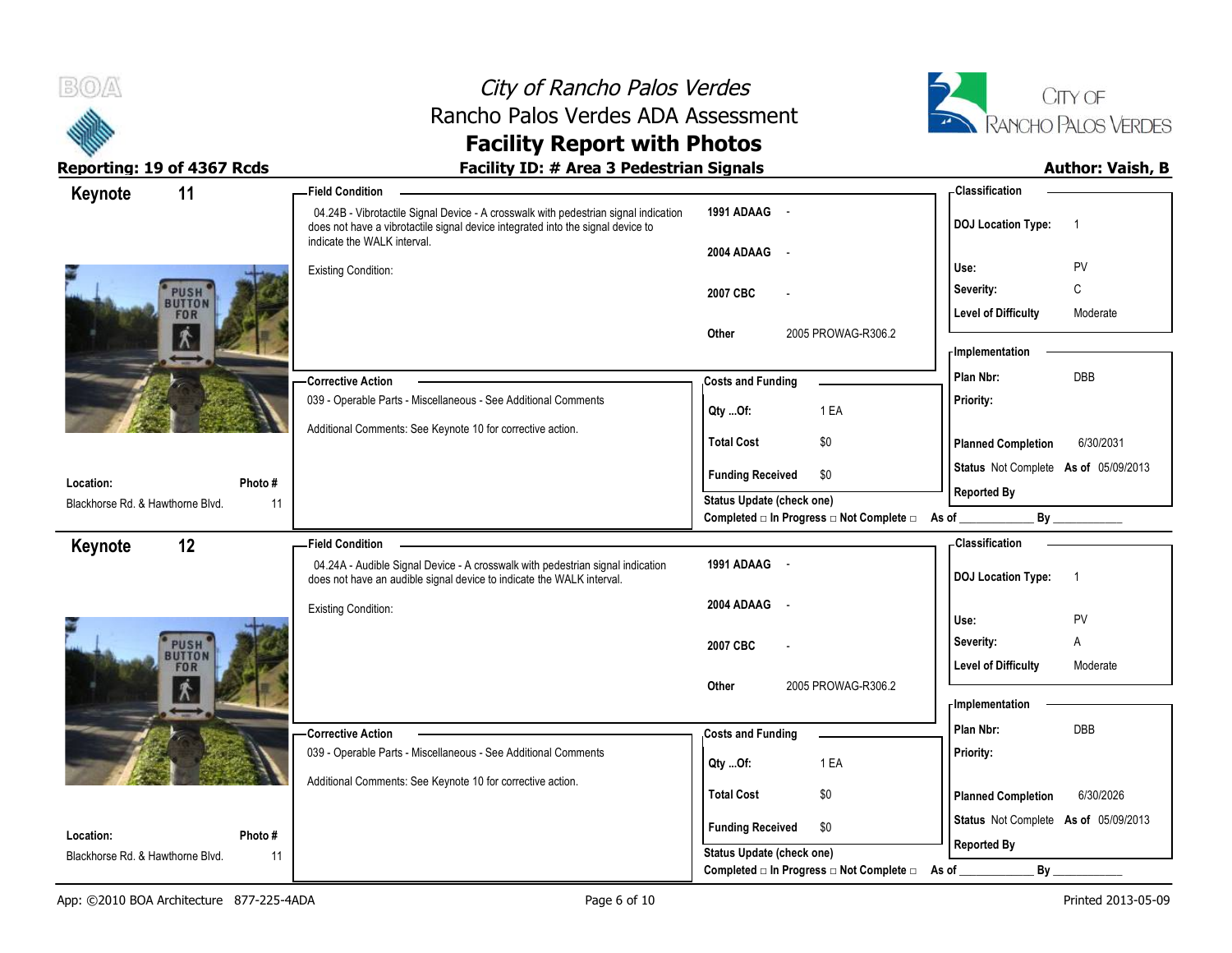



# Reporting: 19 of 4367 Rcds **Facility ID: # Area 3 Pedestrian Signals Facility ID: # Area 3 Pedestrian Signals Author: Vaish, B**

| 13<br>Keynote                          | <b>Field Condition</b>                                                                                                                                                 |                                                                                      | <b>Classification</b>                                      |
|----------------------------------------|------------------------------------------------------------------------------------------------------------------------------------------------------------------------|--------------------------------------------------------------------------------------|------------------------------------------------------------|
|                                        | 04.32C - Push Button Size - The pedestrian signal push button is not a min 2"<br>across in one dimension.                                                              | 1991 ADAAG -                                                                         | <b>DOJ</b> Location Type:<br>$\overline{1}$                |
|                                        | Existing Condition: 1/2" diameter.                                                                                                                                     | 2004 ADAAG -                                                                         | PV<br>Use:                                                 |
| PUSH <sup>'</sup><br>BUTTON            |                                                                                                                                                                        | 2007 CBC                                                                             | $\mathbb C$<br>Severity:<br>Moderate                       |
| <b>FOR</b><br>大                        |                                                                                                                                                                        | 2005 PROWAG-R306.3.3<br>Other                                                        | <b>Level of Difficulty</b><br>- Implementation             |
|                                        | -Corrective Action                                                                                                                                                     | <b>Costs and Funding</b>                                                             | DBB<br>Plan Nbr:                                           |
|                                        | 039 - Operable Parts - Miscellaneous - See Additional Comments                                                                                                         | 1 EA<br>Qty Of:                                                                      | Priority:                                                  |
|                                        | Additional Comments: See Keynote 10 for corrective action.                                                                                                             | <b>Total Cost</b><br>\$0                                                             | <b>Planned Completion</b><br>6/30/2031                     |
| Photo#<br>Location:                    |                                                                                                                                                                        | <b>Funding Received</b><br>\$0                                                       | Status Not Complete As of 05/09/2013                       |
| Blackhorse Rd. & Hawthorne Blvd.<br>11 |                                                                                                                                                                        | <b>Status Update (check one)</b><br>Completed □ In Progress □ Not Complete □ As of _ | <b>Reported By</b><br>By                                   |
| 14<br>Keynote                          | <b>Field Condition</b>                                                                                                                                                 |                                                                                      | - Classification                                           |
|                                        | 04.24B - Vibrotactile Signal Device - A crosswalk with pedestrian signal indication<br>does not have a vibrotactile signal device integrated into the signal device to | 1991 ADAAG -                                                                         | <b>DOJ Location Type:</b><br>$\overline{1}$                |
|                                        |                                                                                                                                                                        |                                                                                      |                                                            |
|                                        | indicate the WALK interval.                                                                                                                                            | 2004 ADAAG<br>$\sim$                                                                 |                                                            |
|                                        | <b>Existing Condition:</b>                                                                                                                                             | 2007 CBC                                                                             | PV<br>Use:<br>C<br>Severity:                               |
| PUSH<br>BUTTON<br>FOR                  |                                                                                                                                                                        |                                                                                      | <b>Level of Difficulty</b><br>Moderate                     |
| $\lambda$                              |                                                                                                                                                                        | 2005 PROWAG-R306.2<br><b>Other</b>                                                   | <b>Implementation</b>                                      |
|                                        | -Corrective Action                                                                                                                                                     | <b>Costs and Funding</b>                                                             | Plan Nbr:<br><b>DBB</b>                                    |
|                                        | 039 - Operable Parts - Miscellaneous - See Additional Comments                                                                                                         | 1 EA<br>Qty Of:                                                                      | Priority:                                                  |
|                                        | Additional Comments: Replace with vibrotactile signal device.                                                                                                          | <b>Total Cost</b><br>\$2,400                                                         | <b>Planned Completion</b><br>6/30/2031                     |
| Location:<br>Photo #                   |                                                                                                                                                                        | <b>Funding Received</b><br>\$0                                                       | Status Not Complete As of 05/09/2013<br><b>Reported By</b> |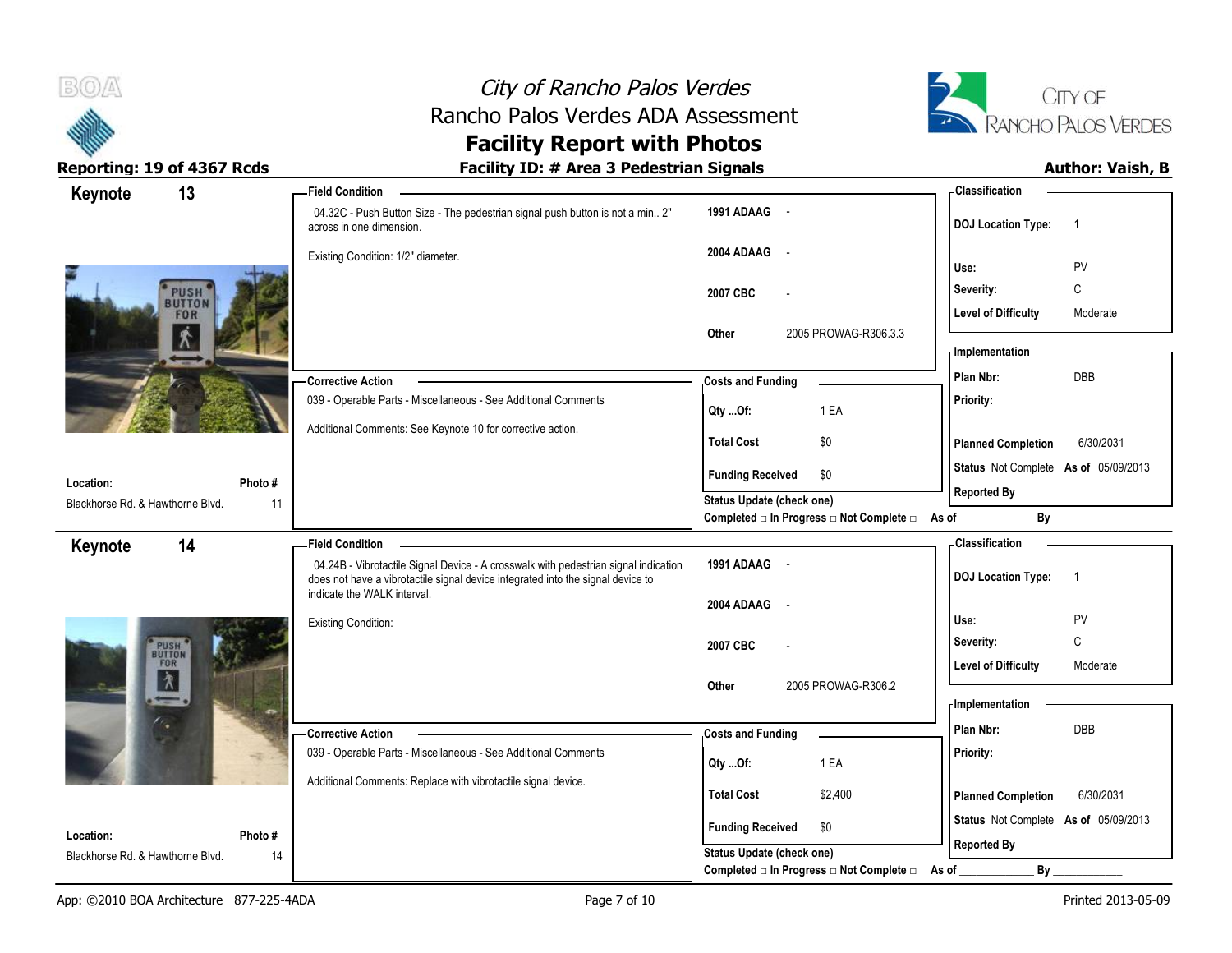



| 15<br>Keynote                                           | -Field Condition                                                                                                                                        |                                                  | - Classification                            |
|---------------------------------------------------------|---------------------------------------------------------------------------------------------------------------------------------------------------------|--------------------------------------------------|---------------------------------------------|
|                                                         | 04.24A - Audible Signal Device - A crosswalk with pedestrian signal indication<br>does not have an audible signal device to indicate the WALK interval. | 1991 ADAAG -                                     | <b>DOJ</b> Location Type:<br>$\overline{1}$ |
|                                                         | <b>Existing Condition:</b>                                                                                                                              | 2004 ADAAG                                       |                                             |
|                                                         |                                                                                                                                                         |                                                  | PV<br>Use:                                  |
| PUSH<br>BUTTON<br>FOR                                   |                                                                                                                                                         | 2007 CBC                                         | Severity:<br>Α                              |
| $\overline{\lambda}$                                    |                                                                                                                                                         |                                                  | <b>Level of Difficulty</b><br>Moderate      |
|                                                         |                                                                                                                                                         | Other<br>2005 PROWAG-R306.2                      | <b>Implementation</b>                       |
| G                                                       |                                                                                                                                                         |                                                  | DBB<br>Plan Nbr:                            |
|                                                         | -Corrective Action<br>039 - Operable Parts - Miscellaneous - See Additional Comments                                                                    | <b>Costs and Funding</b>                         | Priority:                                   |
|                                                         |                                                                                                                                                         | 1 EA<br>Qty Of:                                  |                                             |
|                                                         | Additional Comments: Provide audible signal device.                                                                                                     | <b>Total Cost</b><br>\$2,400                     | <b>Planned Completion</b><br>6/30/2026      |
| Location:<br>Photo#                                     |                                                                                                                                                         | <b>Funding Received</b><br>\$0                   | Status Not Complete As of 05/09/2013        |
| Blackhorse Rd. & Hawthorne Blvd.                        | 14                                                                                                                                                      | <b>Status Update (check one)</b>                 | <b>Reported By</b>                          |
|                                                         |                                                                                                                                                         | Completed □ In Progress □ Not Complete □ As of _ | By                                          |
| 16<br>Keynote                                           | <b>Field Condition</b>                                                                                                                                  |                                                  | - Classification                            |
|                                                         | 04.32C - Push Button Size - The pedestrian signal push button is not a min 2"<br>across in one dimension.                                               | 1991 ADAAG -                                     | <b>DOJ Location Type:</b><br>$\overline{1}$ |
|                                                         | Existing Condition: 1/2" diameter.                                                                                                                      | 2004 ADAAG                                       |                                             |
|                                                         |                                                                                                                                                         |                                                  | PV<br>Use:                                  |
|                                                         |                                                                                                                                                         |                                                  |                                             |
|                                                         |                                                                                                                                                         | 2007 CBC                                         | C<br>Severity:                              |
| PUSH<br>BUTTON<br>FOR                                   |                                                                                                                                                         |                                                  | <b>Level of Difficulty</b><br>Moderate      |
| $\lambda$<br>$\overline{\phantom{0}}$ .                 |                                                                                                                                                         | 2005 PROWAG-R306.3.3<br>Other                    | - Implementation                            |
|                                                         |                                                                                                                                                         |                                                  | Plan Nbr:<br>DBB                            |
|                                                         | <b>Corrective Action</b><br>039 - Operable Parts - Miscellaneous - See Additional Comments                                                              | <b>Costs and Funding</b>                         |                                             |
|                                                         |                                                                                                                                                         | 1 EA<br>Qty Of:                                  | Priority:                                   |
|                                                         | Additional Comments: See Keynote 14 for corrective action.                                                                                              | <b>Total Cost</b><br>\$0                         | 6/30/2031<br><b>Planned Completion</b>      |
|                                                         |                                                                                                                                                         | <b>Funding Received</b><br>\$0                   | Status Not Complete As of 05/09/2013        |
| Location:<br>Photo#<br>Blackhorse Rd. & Hawthorne Blvd. | 14                                                                                                                                                      | Status Update (check one)                        | <b>Reported By</b>                          |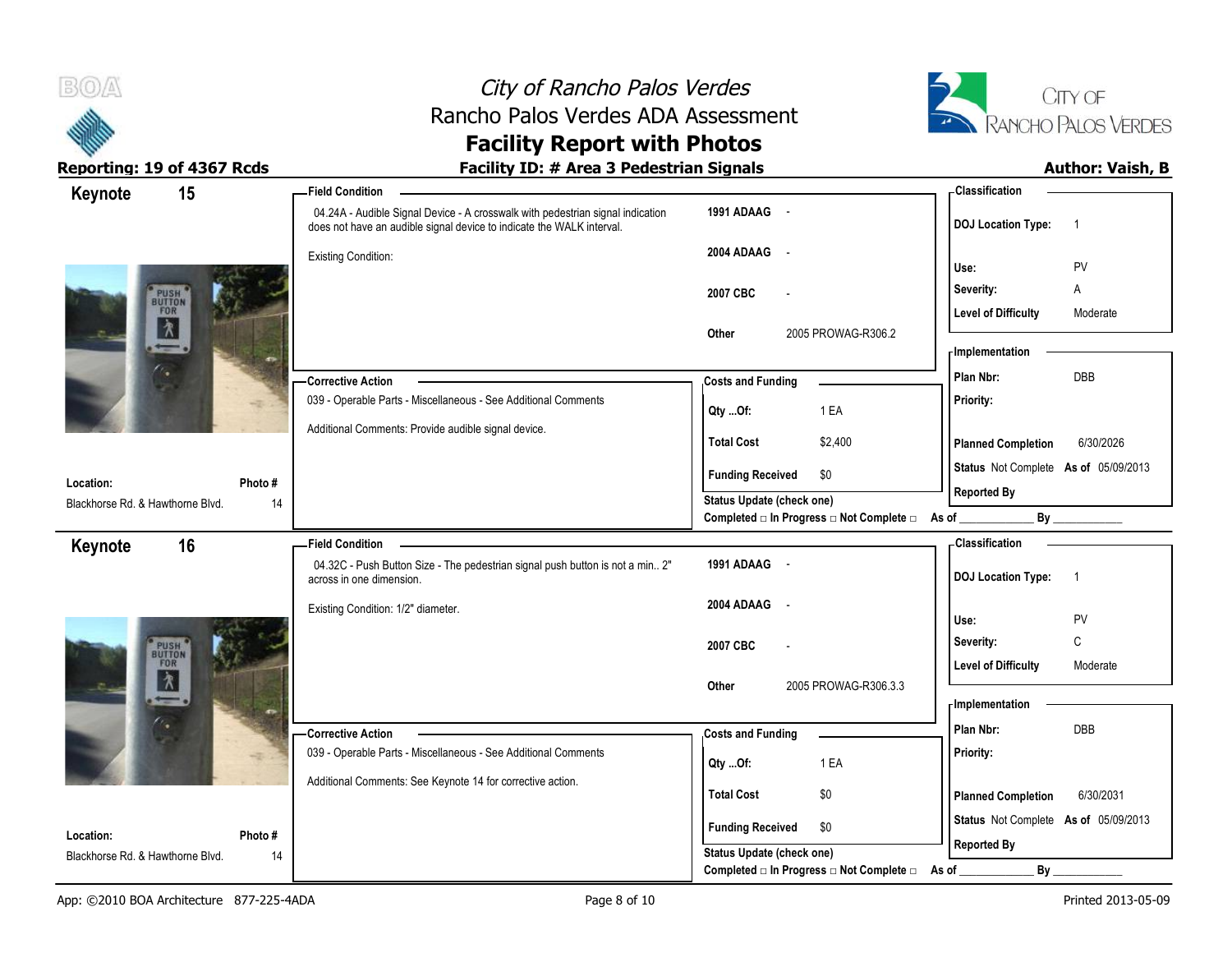



| Keynote                                       | 17            | <b>Field Condition</b>                                                                                                                                                 |                                                                              | - Classification                            |
|-----------------------------------------------|---------------|------------------------------------------------------------------------------------------------------------------------------------------------------------------------|------------------------------------------------------------------------------|---------------------------------------------|
|                                               |               | 04.25 - Pedestrian Signal Device - Clear Floor Space - Location of pedestrian<br>signal device does not accommodate a level 30" x 48" min clear space, centered        | 1991 ADAAG 4.2.4                                                             | <b>DOJ Location Type:</b><br>$\overline{1}$ |
|                                               |               | and parallel to the pedestrian signal push button. (Accessible pedestrian signals<br>shall be located so that the vibrotactile feature can be contacted from the level | 2004 ADAAG 305.3; Fig. 305.3                                                 | PV<br>Use:                                  |
|                                               |               | landing serving a curb ramp, if provided, or from a clear floor or ground space that<br>is in line with the crosswalk line adjacent to the vehicle stop line.)         | 2007 CBC<br>1118B.4 item 1                                                   | Severity:<br>C                              |
|                                               |               | Existing Condition: 5.2% CS & 19.3% RS.                                                                                                                                |                                                                              | <b>Level of Difficulty</b><br>High          |
|                                               |               |                                                                                                                                                                        | Other<br>2005 PROWAG-R306.2.1                                                |                                             |
|                                               |               |                                                                                                                                                                        |                                                                              | - Implementation                            |
|                                               |               | -Corrective Action                                                                                                                                                     | <b>Costs and Funding</b>                                                     | DBB<br>Plan Nbr:                            |
|                                               |               | 008 - Concrete Landing - Remove non-compliant pavement and replace with new<br>concrete. The landing slope shall not exceed 2% in any direction.                       | 30 SF<br>Qty Of:                                                             | Priority:                                   |
|                                               |               | Additional Comments: Relocate curb ramp.                                                                                                                               | <b>Total Cost</b><br>\$4,176                                                 | <b>Planned Completion</b><br>6/30/2031      |
|                                               |               |                                                                                                                                                                        | <b>Funding Received</b><br>\$0                                               | Status Not Complete As of 05/09/2013        |
| Location:<br>Blackhorse Rd. & Hawthorne Blvd. | Photo #<br>17 |                                                                                                                                                                        | <b>Status Update (check one)</b>                                             | <b>Reported By</b>                          |
|                                               |               |                                                                                                                                                                        | Completed □ In Progress □ Not Complete □ As of ________                      | By                                          |
| Keynote                                       | 18            | <b>Field Condition</b>                                                                                                                                                 |                                                                              | - Classification                            |
|                                               |               | 04.26C - Pedestrian Signal Device - Spacing - Pedestrian signal devices at a                                                                                           | 1991 ADAAG -                                                                 | <b>DOJ Location Type:</b><br>$\overline{1}$ |
|                                               |               | crossing are spaced less than 10' apart.                                                                                                                               |                                                                              |                                             |
|                                               |               | Existing Condition: Mounted on same pole.                                                                                                                              | 2004 ADAAG<br>$\sim$                                                         |                                             |
|                                               |               |                                                                                                                                                                        |                                                                              | Use:<br>PV                                  |
|                                               |               |                                                                                                                                                                        | 2007 CBC                                                                     | $\mathsf C$<br>Severity:                    |
|                                               |               |                                                                                                                                                                        | 2005 PROWAG-R306.2.1.1<br>Other                                              | <b>Level of Difficulty</b><br>Moderate      |
|                                               |               |                                                                                                                                                                        |                                                                              | - Implementation                            |
|                                               |               | -Corrective Action                                                                                                                                                     | <b>Costs and Funding</b>                                                     | Plan Nbr:<br>DBB                            |
|                                               |               | 039 - Operable Parts - Miscellaneous - See Additional Comments                                                                                                         |                                                                              | Priority:                                   |
|                                               |               | Additional Comments: See Keynote 7 for corrective action.                                                                                                              | 1 EA<br>Qty Of:                                                              |                                             |
|                                               |               |                                                                                                                                                                        | <b>Total Cost</b><br>\$0                                                     | 6/30/2031<br><b>Planned Completion</b>      |
| Location:                                     | Photo#        |                                                                                                                                                                        | <b>Funding Received</b><br>\$0                                               | Status Not Complete As of 05/09/2013        |
| Blackhorse Rd. & Hawthorne Blvd.              | 7             |                                                                                                                                                                        | <b>Status Update (check one)</b><br>Completed □ In Progress □ Not Complete □ | <b>Reported By</b><br>By                    |